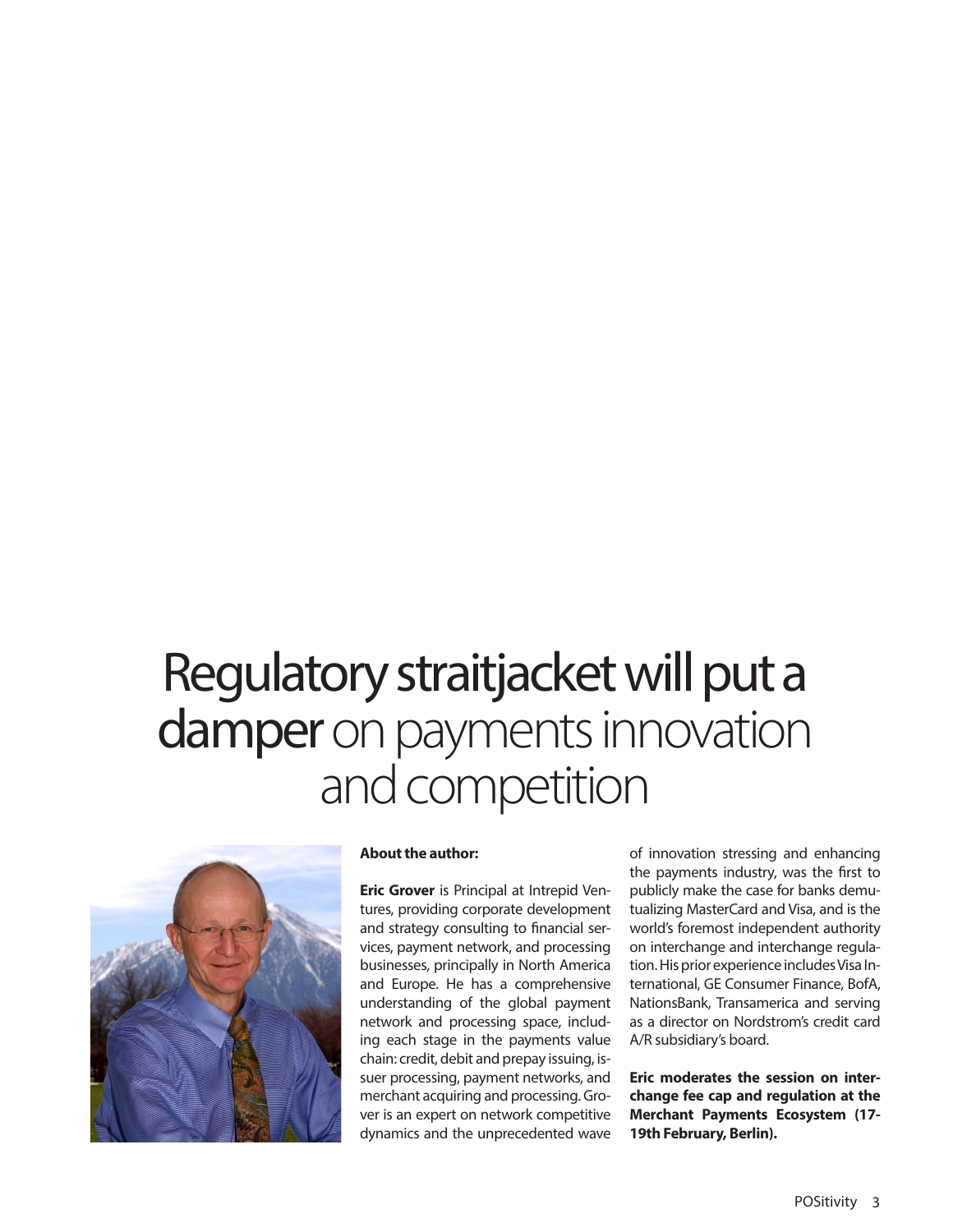Retail-card networks were the greatest payments innovation in the 20th century. Over the last several decades, falling like dominos, there have been regulatory, legal and political assaults worldwide on payment networks' interchange: a pricing system used to balance participation and value on the spend and acceptance sides of their two-sided markets, and thereby to maximize total value and transactions.

In payments it's an increasingly rare regulator who doesn't believe he can improve on the market - economist and philosopher Friedrich Hayek's "fatal conceit." The European Commission

The first high-profile attack on networks' asymmetric pricing was the US Nabanco antitrust interchange suit against Visa. In 1984 Visa prevailed. Judge Hoeveler ruled interchange was necessary for the bank joint venture to work, Visa did not have market power – "had little power"- in the relevant market defined as retail payments including general-purpose and privatelabel cards, cash, travelers checks, and personal checks, and that interchange was pro-competitive.

Since however, the industry has beat a slow but seemingly inexorable retreat in a multi-front global war.

change price controls as "unacceptable" but deemed Visa EU's response as "more responsible" – i.e. deferential to Brussels. While a cowed payments industry lobbied to moderate the Commission's proposal, there was no serious political effort to defeat it outright.

Brussels mandarins sought policy gravitas by justifying limiting interchange with the "Merchant Indifference Test" – a theory the "optimal" card-acceptance fee is one where cash and card acceptance costs are identical and merchants therefore indifferent between cash and card. The test however ignores consumer prefer-



ences, which matter. Brussels' vaunted indifference test makes not even a pretense of addressing holistic value including convenience, security, robust chargeback protections, record keeping, credit, and rewards consumers enjoy with electronic payments but not cash. Consumers spend more on cards. Credit-card issuers take credit risk generating retail sales. Moreover, merchants in a pennywise and pound-foolish policy ignoring customer preferences for cards will lose business to competi-

suffers Hayek's fatal conceit, somewhat more so than American regulators, and is on the brink of completing a long-sought-after regime regulating payment networks as public utilities.

Interchange concerns originally stemmed from four-party paymentcard schemes' collective bank ownership. However adhering to a view enlightened central planners could produce better results than parties engaging in voluntary market transactions, anti-interchange partisans shifted focus to reducing narrowlydefined acceptance cost, decidedly not system-wide value and cost.

Australian regulators with much fanfare imposed price controls on fourparty payment systems' interchange and prohibited surcharge bans; Mexican and Spanish regulators jawboned banks and networks into reducing interchange; New Zealand competition authorities sued MasterCard and Visa; the EC implemented cross-border and intra-EEA-fallback interchange caps; and the US Congress limited debitinterchange for large banks.

In 2013 the EC proposed curbing cross-border and domestic interchange. Internal Market and Services Commissioner Michel Barnier blasted MasterCard's lobbying against inter-

tors keener to satisfy them. Consequently merchants accept cards even when they cost more.

In "Tourist test or tourist trap? Unintended consequences of debit card interchange fee regulation" Dutch Central Bank economists Wilko Bolt, Nicole Jonker and Mirjam Plooij observe over time with reduced volume cash costs tend to rise and with more transactions card-payments' costs to fall. A dynamic merchant-indifference benchmark would cause the interchange ceilings to rise. This isn't EC overlords' intent, giving away: policy wasn't made to conform to the Indifference Test but rather the test was